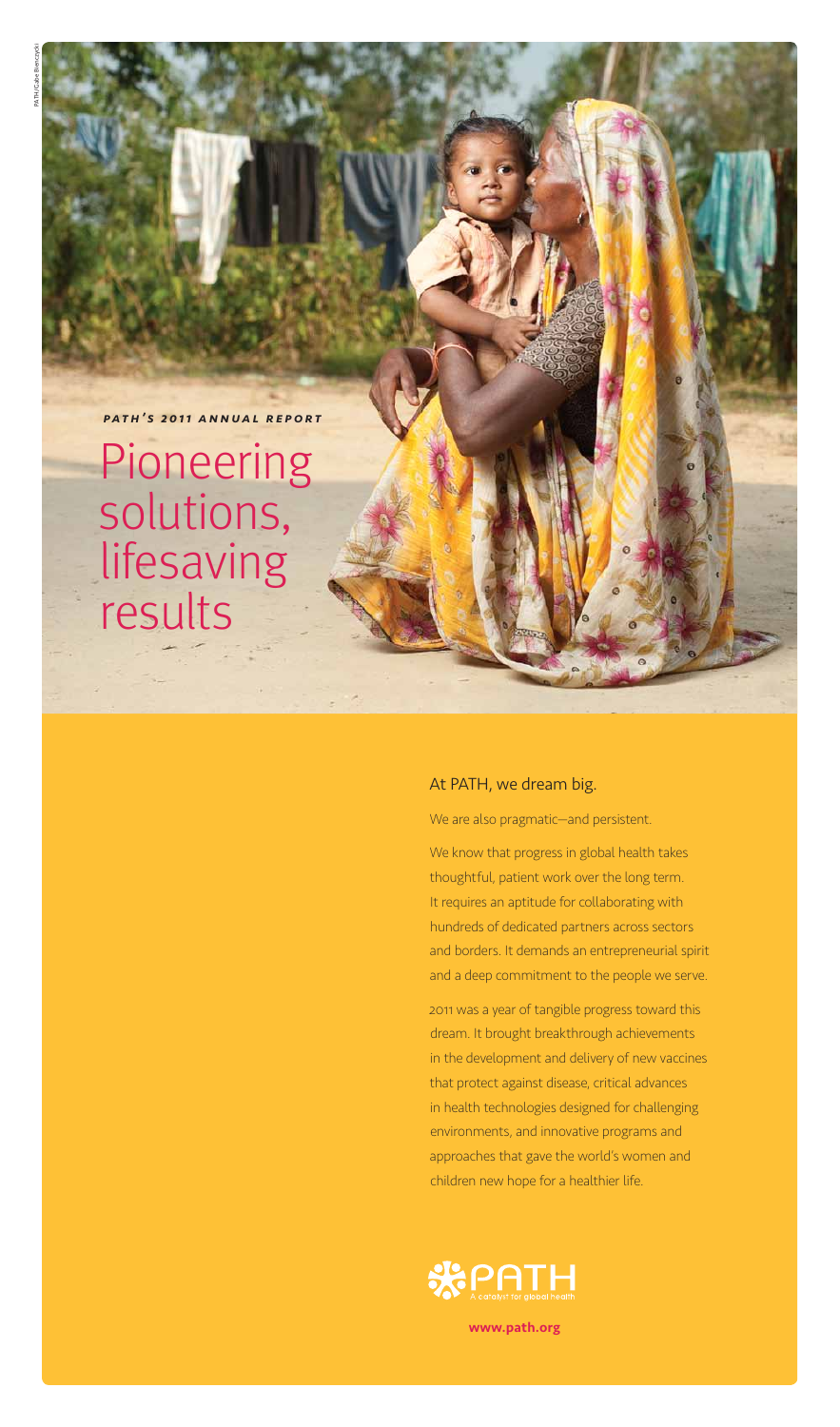# PATH overcomes the world's toughest health challenges and brings health within reach for all

PATH and our partners are delivering health solutions that touch the lives of tens of millions of vulnerable people around the world. In 2011, we worked across more than 200 projects, advancing innovative strategies, technologies, and interventions with the power to transform global health.

#### Developing lifesaving vaccines and devices

For 35 years, scientific and technological innovation has been the driving force behind our work. This has led to health solutions that reduce suffering and save lives in even the most remote areas of the developing world.

PATH advanced more than 160 health devices and products in our development pipeline in 2011. These simple, affordable health technologies are tailored for use in low-resource settings. They include diagnostic tools that can rapidly detect infections, products that provide families with access to clean water, and contraceptive devices to protect women from unintended pregnancy and sexually transmitted infections such as HIV. For example, the PATH-designed Woman's Condom received regulatory approval from the Shanghai Food and Drug Administration in 2011—a pivotal step that allowed the manufacturer to market the Woman's Condom in China.

PATH also works with public- and private-sector partners to develop new vaccines for some of the world's most devastating health threats, including malaria, meningitis, pneumonia, rotavirus, influenza, enteric disease, polio,

and respiratory syncytial virus. Our work to advance development of malaria vaccines includes a vaccine candidate that, if research continues to demonstrate promise, may receive a policy recommendation from the World Health Organization (WHO) as soon as 2015. To expand access to both new and existing vaccines, we focused on technologies that help ensure immunization effectiveness and safety.

## Supporting women, children, and families

When women, mothers, and children are healthy, communities are, too. In 2011, PATH delivered solutions across the full continuum of care for women and children. Our tools, interventions, and partnerships improved access to reproductive health services and supplies, supported healthy pregnancies and safe deliveries, and helped children get off to the strongest possible start in life.

To improve reproductive health, we developed and introduced products to prevent cervical cancer and encouraged healthier behaviors. We also advocated for affordable, high-quality reproductive health services and supplies on behalf of the estimated 215 million women who still lack access to modern methods of family planning. For example, we worked in Latin America and Asia to help build country capacity for meeting family planning needs, calling on both the public and private sectors to help fill gaps left by changes in the funding landscape.

Molly Joel Coye,  $MD$ , MPH Chair, Board of Directors



Our work in maternal and child health starts with pregnancy and extends through labor, birth, and the critical early months and years of a child's life. In 2011, we developed and introduced tools and interventions that prevent postpartum hemorrhage, safeguard the lives of newborns, support better nutrition, and encourage health-seeking behaviors.

In India, for example, we worked in the two most populous states to build community health governance structures that protect mothers and

#### path by the numbers



#### 2011: path's year in review

# From the Board Chair

Dear colleagues and friends of PATH,

This is an exciting time in global health. The global community is making palpable progress toward securing a healthier future for all people, no matter where they live. While complex challenges remain, new investments, innovations, and partnerships have saved millions of lives and improved the health and prospects of millions more.

PATH's future is also looking bright. In June, we welcome new president and CEO Steve Davis, a business leader with expertise in global health and development, after bidding farewell to our longtime leader, Dr. Christopher J. Elias. Chris guided PATH through a period of extraordinary growth, solidifying our reputation as one of the most innovative and effective global health organizations. Chris left PATH to become president of the Global Development Program at the Bill & Melinda Gates Foundation.



This year's annual report reflects our sense of optimism. In 2011, we reached nearly 75 million people both directly and indirectly with programs and interventions, drawing on our expertise and culture of innovation to address the most urgent health challenges. Now we must collectively reach those left behind, identifying new opportunities and solutions equal to the challenges we face. With your support, PATH will continue to lead the way. Thank you for your enduring commitment to global health.

Sincerely,

introducing our new president and ceo

# Steve Davis to lead PATH

PATH welcomes new president and CEO Steve Davis in June 2012. In Steve, PATH has gained a proven business leader, social innovator, and global health advocate. Steve brings a long-standing commitment

to human rights and a belief in the power of



technology to transform lives. His experience as a leader and strategic thinker in the global development sector will

build on PATH's institutional strengths and extend our partnerships, amplifying our impact on global health.

Steve's experience includes leading Corbis, a global digital media company, for 14 years. He also directed the Infectious Disease Research Institute as interim CEO and advised top international organizations as global director of social innovation for McKinsey & Company. As a member of PATH's board of directors for nine years and interim leader of our India program, Steve has deep knowledge of PATH and the health needs of developing countries.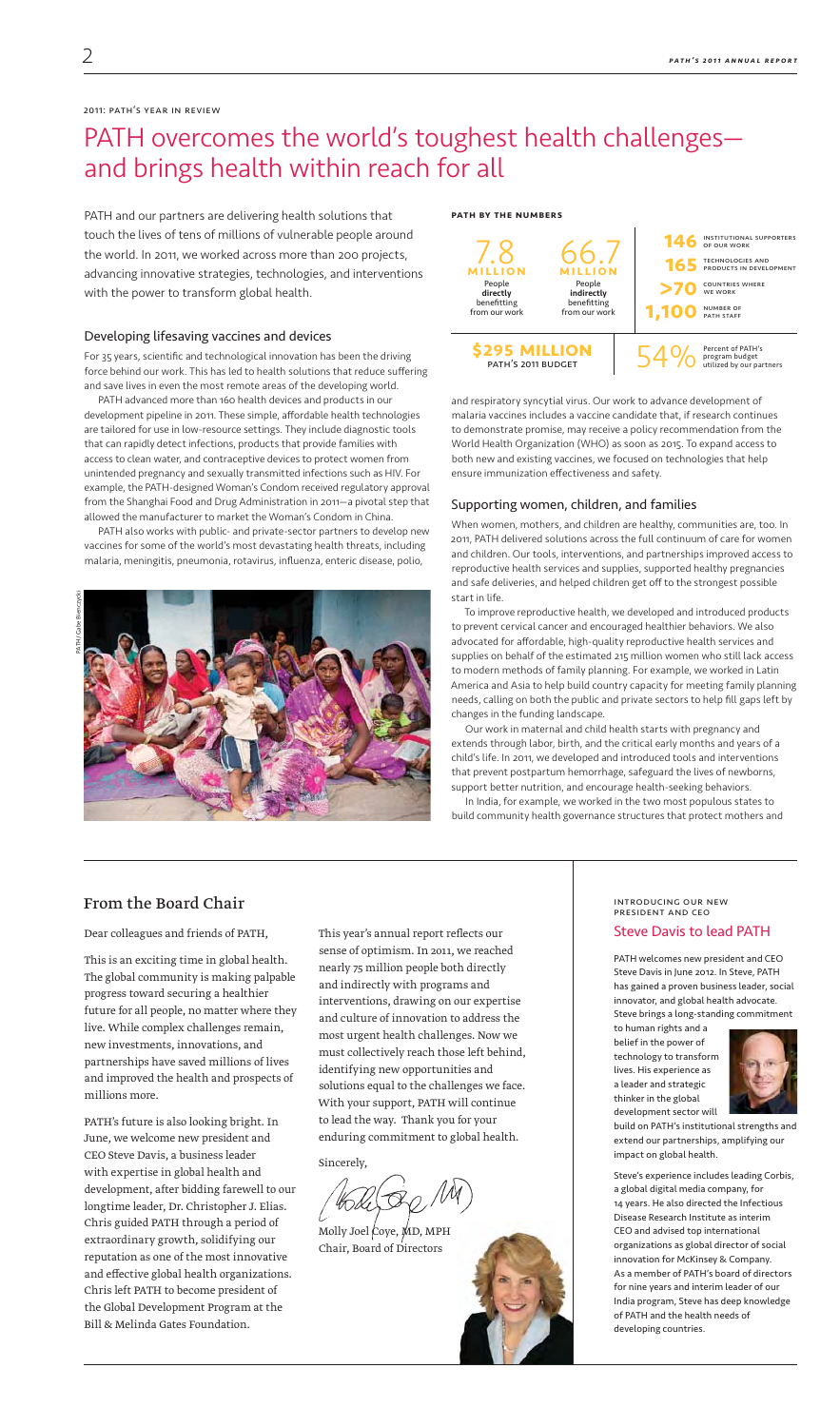# *Our individual supporters: Delivering on the dream*

The most pressing health issues of our time demand a powerful response: solutions that are smart, affordable, effective, and tailored to the settings where they are needed most. We are immensely grateful to the individuals whose support allows us to pursue these bold ideas.

In 2011, nearly 1,700 individual donors, family foundations, and corporations partnered with PATH by providing flexible financial support, contributing \$1.9 million toward the

development of life-changing solutions. These gifts are a relatively small percentage of our total budget, but they are disproportionately powerful. Channeled primarily through our Catalyst Fund, they provide "innovation funding" that is essential to our ability to dream big.

- In South Africa, gifts to the Catalyst Fund supported two projects that helped pave the way for a new national nutrition policy promoting exclusive breastfeeding, including among HIV-positive mothers.
- Funding from individuals has enabled us to fight malnutrition by moving our Ultra Rice® fortification technology forward at several key stages, including supporting our first steps into Brazil's commercial market.
- In Cambodia, contributions from our donors allowed us to train health workers to prevent and treat diarrheal disease and pneumonia—the two biggest killers of children.

Many of the 2011 achievements highlighted in this report might not have been possible without flexible funding from our community of supporters. Consider just three examples of how our donors are changing thousands of lives, with impact stretching around the globe and across the life span:

Innovation funding from individuals is a key ingredient in transforming good ideas into global health solutions and delivering on the dream of a world where health is within reach for all. We thank our donors for making it possible.

#### A commitment to good stewardship

PATH is recognized as a highly efficient organization, with 86 cents of every dollar we spend going toward our programs to improve global health. Charity Navigator,



America's largest independent evaluator of nonprofit groups, has awarded PATH its highest possible rating for each of the past eight years. This four-star rating recognizes our careful financial stewardship and ability to efficiently manage our financial resources.



Just 1 percent of rated charities have received this distinction.

In 2011, Charity Navigator unveiled an updated rating system that includes more in-depth information about the accountability and transparency of the more than 2,700 charities it rates. The new metrics assess whether organizations have policies and structures in place to support business practices that are ethical, transparent, and responsible to donors and other stakeholders. In this new, more rigorous context, PATH again earned high marks, maintaining our four-star rating—a recognition of our organization's integrity, efficiency, and sound financial

management.

#### A partnership to transform global health

Support from our donors is at the core of our success. PATH's strong leadership position in global health and our 35-year history of delivering effective health solutions help ensure that we use your gifts in the most effective way possible. It's a partnership powerful enough to take on health problems some have said are beyond the world's reach to solve.

Together, we are proving that new resources and fresh thinking can spark breakthrough solutions that save lives and transform global health. Thank you for standing with us!

babies. PATH's Sure Start Project touched a remarkable 24.5 million people over the life of the project, training thousands of community health workers, helping communities prioritize maternal and newborn health, and educating women about protecting their health and the health of their babies.

#### Delivering tools to reduce the burden of disease

The impact of emerging and epidemic diseases, including HIV/AIDS, malaria, and tuberculosis (TB), is felt most acutely by people in countries with the fewest resources to respond. Poverty, weak health systems, and lack of accurate information leave families and communities vulnerable to their ravaging effects and can prevent the lifesaving protection of vaccines from reaching those who need them.



PATH works to reduce the spread of these diseases. To improve access to available vaccines, we developed methods to better forecast demand for vaccines, and we identified improvements in vaccine distribution at the country level. In sub-Saharan Africa, we worked with three countries to introduce the groundbreaking MenAfriVac™ vaccine for meningitis A that we developed with WHO and other partners. To date, MenAfriVac™ has been administered to more than 54 million people across six countries.

To help those living with HIV/AIDS and TB, we helped develop and introduce enhanced prevention measures and helped strengthen care and treatment. And to address malaria, we advanced cross-cutting strategies to promote country malaria control programs, working with partners to wage a door-to-door fight against the disease with the goal of elimination in the future. As a result of aggressive efforts to expand access to insecticidetreated nets and other currently available malaria interventions, the risk of childhood death has dropped by more than 20 percent in eight African countries to date.

## What's next

The global health community is achieving real advances, and the promise of even greater progress is within reach. As we look to 2012 and beyond, PATH has never been more strongly positioned to help lead the way. We are accelerating innovation, deepening our connections with the communities we serve, and tapping the breadth and depth of our global health expertise. New capabilities, including a new drug development program, are allowing us to pursue integrated strategies to tackle the world's greatest health threats.

We are dreaming big. And everything we do—for children, for women, for communities—is focused on translating that dream into reality and redefining what is possible in global health.

*Projects supported by innovation funding are identified by this icon on the following pages.*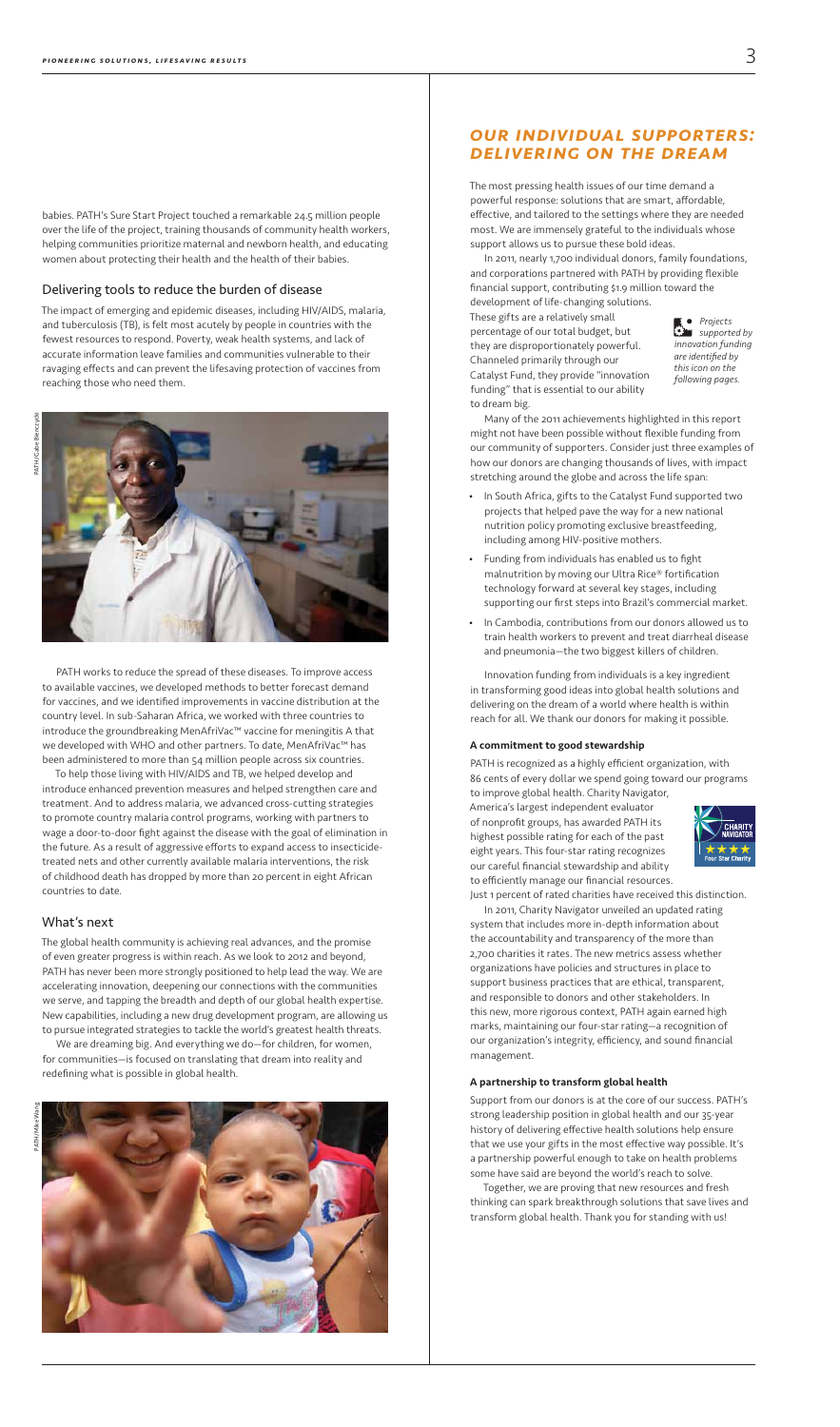Starting strong: newborns and infants

Two-in-one approach tackles the biggest killers of children



**IMPACT:** Cambodia is now one of the few countries allowing village health volunteers to

supply oral rehydration solution (ORS) and zinc treatment to families whose children are suffering from diarrhea. PATH is leading a pilot project featuring the two-in-one approach in Cambodia's Kampong Thom Province, where severe cases of pneumonia and dehydration due to diarrhea have declined. Vietnam added zinc and low-osmolarity ORS to its essential drugs list, ensuring that these lifesaving interventions will be free to the public sector and covered by medical insurers.

Africa: Our work with South African partners to promote a suite of evidence-based infant and young child nutrition interventions contributed to a dramatic policy shift, with the minister of health announcing a new policy to encourage exclusive breastfeeding, including among HIV-positive mothers.

Innovation: PATH worked with the ministries of health in Cambodia and Vietnam to update national policies for preventing and treating diarrheal disease, improve reporting and training systems, and promote an integrated package of proven interventions. Cambodia's policy also integrated pneumonia prevention and treatment strategies to address the two biggest health threats to young children.

*Uniject is a trademark of BD. Ultra Rice is a registered US trademark of Bon Dente International, Inc. MenAfriVac is a trademark of Serum Institute of India Ltd.*

# Mobilizing communities to protect mothers and babies

- Protecting mothers at delivery: By advancing the use of oxytocin to prevent postpartum hemorrhage, PATH helped pave the way for six countries to introduce or register oxytocin for use in the PATHdeveloped Uniject™ injection system, allowing health workers to deliver this lifesaving drug outside of hospitals.
- Reducing neonatal mortality: Through our work on the Maternal and Child Health Integrated Program, PATH led a regional alliance promoting newborn health across Latin America and the Caribbean. The alliance supported the development of national plans for reducing neonatal mortality.

Innovation: PATH's Sure Start Project worked in rural communities and urban settlements in India's two most populous states—Maharashtra and Uttar Pradesh—to improve health outcomes for mothers and babies. We worked with 95 partner organizations to mobilize communities and their leaders, improve access to skilled birth attendants, and strengthen links between communities, health care providers, and systems.

**IMPACT:** We trained more than 7,700 community health workers on strategies to make pregnancy, labor, and delivery safer and to improve newborn health. Sure Start established thousands of village-level mothers' groups to build awareness of maternal and newborn health issues. In all, our work reached an estimated 24.5 million people during the seven-year project.

> Reaching Indian children with vaccines: By getting children, vaccines, and health workers together at the right time and place, PATH helped increase demand for and improve the quality and reach of routine immunization services in India. In less than two years, "jungle health camps" and other innovative strategies helped push the percentage of fully immunized children from 37 to 55 percent in 28 target districts.  $\mathbf{\mathbb{S}}$

More milestones

More milestones

Encouraging healthier breastfeeding policies in South

Advancing access to rotavirus vaccines: PATH provided critical support to the GAVI Alliance's efforts to introduce lifesaving rotavirus vaccines in Sudan—the first of at least 15 national rotavirus vaccine rollouts planned for Africa in the next two years.

PATH develops and delivers high-impact, low-cost health solutions. Our lifesaving work improves the lives of people at every life stage, from infancy through childhood and into adulthood, when families may choose to have a child and begin the cycle again.

These pages spotlight some of our most transformational work of 2011—milestone achievements that are bringing health within reach for everyone.

# Transforming global health at every age





the year's milestones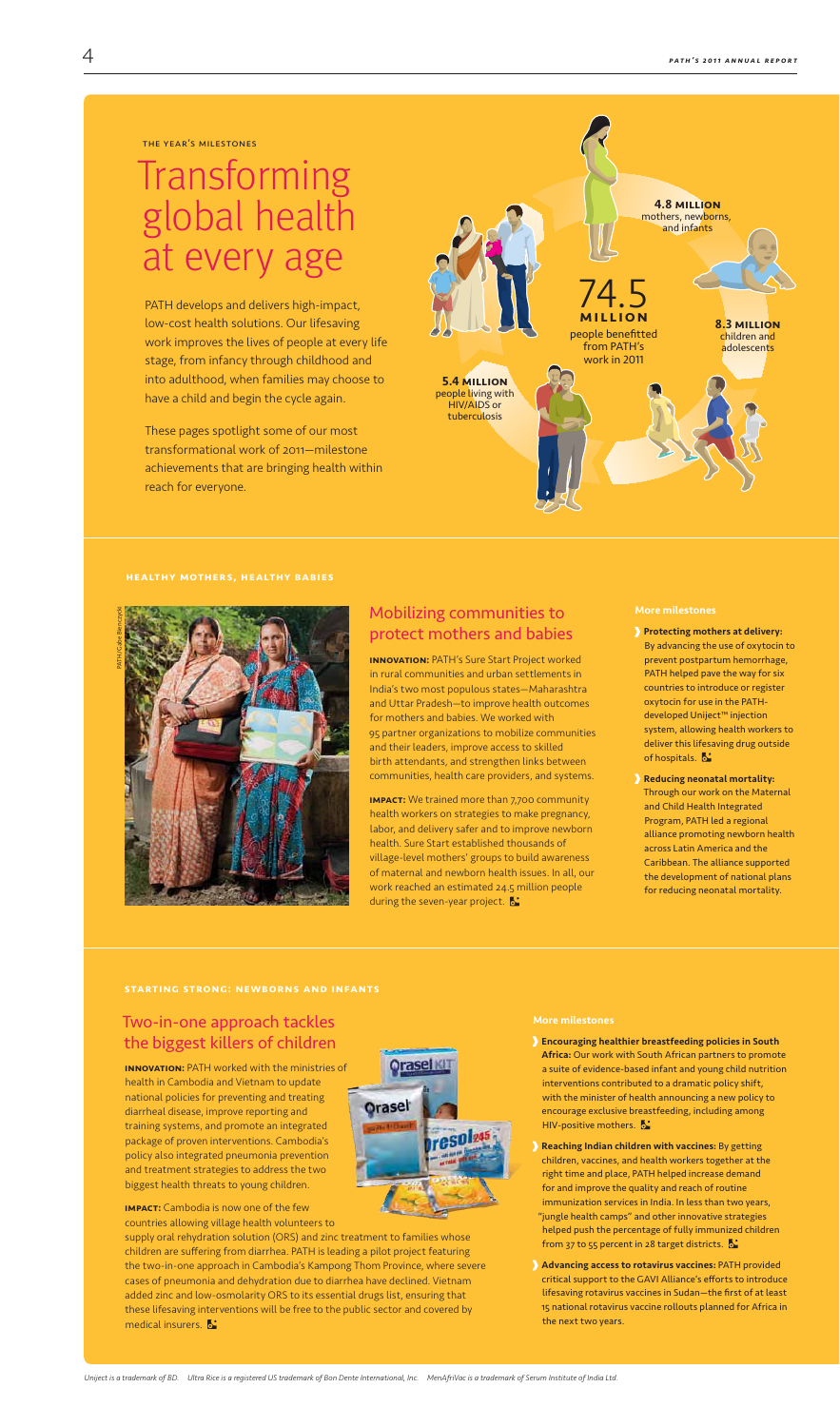# Millions of young Africans protected against deadly meningitis

**INNOVATION:** MenAfriVac™ is a revolutionary new vaccine developed by PATH, WHO, and two dozen global collaborators. It protects against meningitis A, one of Africa's most dreaded infectious diseases, which has ravaged the continent for more than a century.

with not a single case of group A meningococcal meningitis reported among those vaccinated.

Impact: In 2011, PATH, WHO, and our partners worked with the governments of Cameroon, Chad, and Nigeria to introduce MenAfriVac™.

These countries joined Burkina Faso, Mali, and Niger in introducing the new vaccine at large scale. More than 54 million Africans between the ages of 1 and 29 have received the vaccine,

#### More milestones

**INNOVATION:** A vaccine candidate advanced by the PATH Malaria Vaccine

**IMPACT:** First results of a phase 3 trial under way in seven African countries showed that, in the year following vaccination, RTS,S cut the number of malaria episodes by about half in the 5- to 17-month-old children who received it. *Time* magazine called this achievement one of the top ten medical breakthroughs of 2011.

- A world without malaria: With elimination of malaria now within reach in Ethiopia, Senegal, and Zambia, PATH is partnering with national programs to pioneer new strategies to decrease malaria transmission and improve community health. In 2011, we helped train workers in nearly 400 clinics across 17 districts in Zambia in advanced surveillance methods. Some workers received additional training to find remaining cases at the community level and provide treatment to kill the parasite.
- Safe water solutions: PATH and five private-sector collaborators developed new water filters and filter elements aimed at low-income consumers in developing countries to protect families from illnesses spread by contaminated water.

# Growing up: children and adolescents

# Malaria vaccine candidate hailed as major medical breakthrough

Initiative with partner GlaxoSmithKline Biologicals could offer new hope for the control of malaria in Africa. If all goes well, the World Health Organization (WHO) has indicated that a policy recommendation for RTS,S is possible as early as 2015.

**INNOVATION:** PATH and our private-sector partners successfully commercialized an affordable and accurate kit for diagnosing multidrug-resistant tuberculosis (TB) cases that need specialized treatment. With WHO, we published a toolkit that helps countries strengthen strategies for detecting, treating, and monitoring multidrug-resistant TB. In Ukraine, we supported the Ministry of Health in developing and introducing a new national TB infection control standard

efforts in large countries where PATH and others are working are reducing the TB burden. The number of people falling ill with TB each year is declining, and the number who die from the disease is at its lowest level in a decade.

Condom received regulatory approval and became commercially available in China. Our new product development partnership began expanding access to the female condom in China and sub-Saharan Africa.

# New strategies and tools offer hope in the fight against TB

to reduce transmission. In Tanzania, we helped strengthen integrated counseling and testing services across 35 districts for people who have HIV and TB, reaching more than 22,000 patients and training nearly 800 health care workers.



Impact: Expanded TB control and detection

#### More milestones

Woman-initiated protection: The PATH-designed Woman's

- Maximizing family planning resources: PATH helped Nicaragua and Vietnam develop total market approaches to family planning supplies and services that call for public- and privatesector action to meet rising demand.
- Strengthening health services: The PATH-led APHIA*plus* Western Kenya project supported the establishment of 141 community health units through which communities receive information and referrals. It also supported health services assisting nearly 150,000 orphans and vulnerable children and nearly 15,000 HIV patients.





AFRICANS<br>VACCINATED WITH<br>MENAFRIVAC™



*The "innovation funding" icon identifies PATH projects that received flexible support, such as support from individual donors, at a critical phase of their development.*





- Improving nutrition: Working across 16 countries, PATH led groundbreaking work to improve nutrition among mothers-to-be and young children. With our partners, we promoted evidence-based nutrition interventions, enhanced national nutrition policies, created tools to strengthen nutrition programs, and trained more than 2,300 health care providers in 2011 to support caregivers.
- Combating cervical cancer: PATH-led demonstration projects on vaccination strategies against the primary cause of cervical cancer paved the way for Peru to launch a national vaccination campaign in 2011. PATH's work contributed to the GAVI Alliance's decision to subsidize human papillomavirus vaccines for the world's poorest countries starting in 2012.
- Fighting malnutrition: PATH and our partners announced a new effort to fight malnutrition in Brazil by reaching 10 million low-income consumers over the next three years with fortified rice made from PATH's Ultra Rice® fortification technology.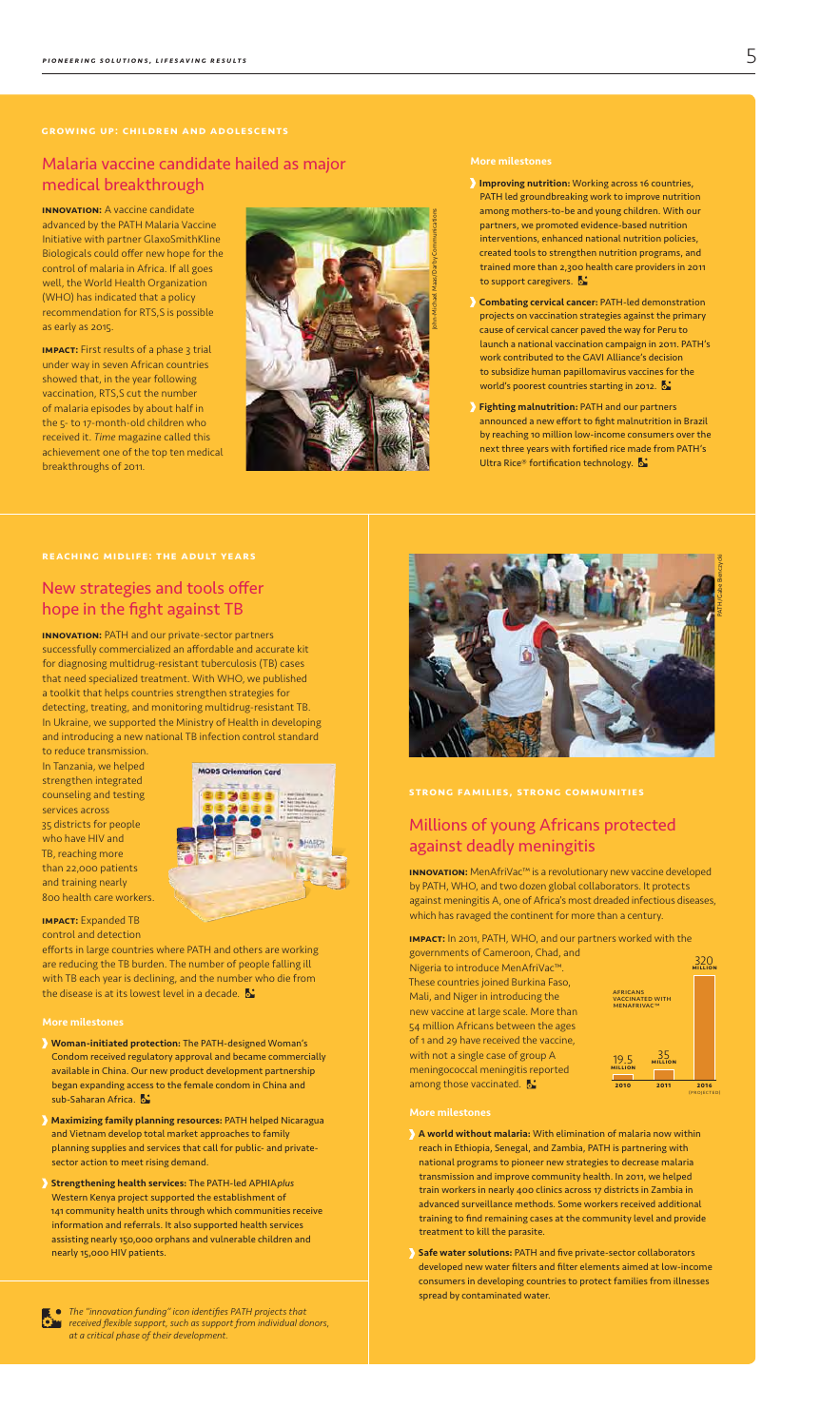# *2012 projects*

PATH transforms global health through innovation, working on hundreds of projects and collaborating with hundreds of partners to improve global health every day. Our largest 2012 projects are featured below.

| <b>EMERGING AND EPIDEMIC DISEASES</b><br>PATH reduces the burden of epidemic diseases-including<br>HIV/AIDS, malaria, and tuberculosis (TB)-as well as<br>emerging threats such as pandemic influenza.                                                                                                           | AIDS, Population, and Health Integrated Assistance Plus Western Kenya: This community-based<br>project promotes healthy behaviors and increases the use of health services in selected Kenyan provinces.                                                              |
|------------------------------------------------------------------------------------------------------------------------------------------------------------------------------------------------------------------------------------------------------------------------------------------------------------------|-----------------------------------------------------------------------------------------------------------------------------------------------------------------------------------------------------------------------------------------------------------------------|
|                                                                                                                                                                                                                                                                                                                  | AIDS Support and Technical Resources Contracts: This work addresses global HIV/AIDS priorities,<br>including HIV prevention, care, and treatment support in resource-constrained settings.                                                                            |
|                                                                                                                                                                                                                                                                                                                  | Arise Project-Enhancing HIV Prevention for At-Risk Populations: PATH is working with partners across<br>five countries to avert new HIV infections among most-at-risk populations.                                                                                    |
|                                                                                                                                                                                                                                                                                                                  | Khusela Project: PATH and our partners are improving the quality, availability, and use of services that<br>prevent mother-to-child transmission of HIV in South Africa.                                                                                              |
|                                                                                                                                                                                                                                                                                                                  | Malaria Control and Evaluation Partnership in Africa (MACEPA): MACEPA supports sub-Saharan African<br>countries in rapidly scaling up and sustaining the impact of malaria prevention and control efforts.                                                            |
|                                                                                                                                                                                                                                                                                                                  | Reducing the TB Burden in Ukraine: This project focuses on strengthening the quality of the national<br>TB control program and providing training in modern diagnostic and treatment methods.                                                                         |
|                                                                                                                                                                                                                                                                                                                  | TB Task Orders: PATH provides short- and long-term technical assistance to countries in Africa, Asia,<br>Eastern Europe, and Latin America to reduce the burden of TB.                                                                                                |
| <b>HEALTH TECHNOLOGIES</b><br>PATH develops, adapts, and advances technologies that<br>are innovative, affordable, and appropriate for low-<br>resource settings. Our interventions aim to improve<br>immunization, nutrition, diagnosis, water safety, child<br>survival, and maternal and reproductive health. | <b>Fermentable Starch Oral Rehydration Solution:</b> The goal of this project is to select and demonstrate<br>the efficacy of a new fermentable starch oral rehydration solution through clinical trials to reduce<br>morbidity and mortality from diarrheal disease. |
|                                                                                                                                                                                                                                                                                                                  | Global Access to Vaccine Adjuvants: PATH works to facilitate global access to new vaccine adjuvants<br>and formulation technologies that can accelerate the development and introduction of critical vaccines.                                                        |
|                                                                                                                                                                                                                                                                                                                  | Health Innovation Portfolio: Our "innovation engine" explores and tests new ideas for technology<br>solutions to global health problems.                                                                                                                              |
|                                                                                                                                                                                                                                                                                                                  | Safe Water Project: This project works to bring household water treatment and storage products to<br>the world's poorest consumers.                                                                                                                                   |
|                                                                                                                                                                                                                                                                                                                  | Technologies for Health: The HealthTech program has focused on adapting, designing, developing,<br>and advancing technology solutions since 1987.                                                                                                                     |
| <b>MATERNAL AND CHILD HEALTH</b><br>PATH advances promising solutions to address the<br>leading causes of maternal and child death. Our projects<br>focus on safe birth and newborn care, nutrition, and<br>control of diarrheal disease.                                                                        | Oxytocin Initiative: The project aims to improve maternal health and survival in resource-poor<br>areas of Ghana and India through the safe use of oxytocin.                                                                                                          |
|                                                                                                                                                                                                                                                                                                                  | Ultra Rice® Fortification Technology: The project works to fight malnutrition by expanding the<br>evidence base, developing markets, and broadening market introduction for rice fortified using PATH's<br>Ultra Rice® fortification technology.                      |
|                                                                                                                                                                                                                                                                                                                  | Window of Opportunity Project: This initiative focuses on improving the health and development of                                                                                                                                                                     |

Advocacy Partnership: Our goal is to accelerate the development and delivery of health innovations through evidence-based advocacy to improve the health of women and children in low-resource settings.

#### reproductive health

PATH works to prevent cervical cancer and sexually transmitted infections, advocates for health services and supplies, addresses family planning needs, introduces contraceptive technologies, and encourages healthy behaviors.

Reproductive Health Supplies Coalition: PATH serves as secretariat for the coalition, which works to ensure access to and use of affordable, high-quality reproductive health commodities.

START-UP: PATH is advancing low-cost molecular tests for the types of human papillomavirus that cause cervical cancer.

#### vaccines and immunization

PATH closes gaps in access to lifesaving vaccines. Our projects accelerate vaccine research and development, expand access to new vaccines, and strengthen health systems.

Accelerated Vaccine Introduction (AVI) Initiative: The AVI Technical Assistance Consortium is funded by the GAVI Alliance and led by PATH. It works with partners to build an integrated platform supporting the introduction of pneumococcal and rotavirus vaccines in GAVI-eligible countries.

Advancing Rotavirus Vaccine Development: PATH is working with emerging-country vaccine manufacturers to develop safe, effective, and affordable rotavirus vaccines and help accelerate access to them in developing countries.

Developing Stable Influenza Vaccines: PATH and our partners aim to use advanced vaccine formulation design and stabilization technologies to create influenza vaccine formulations with extended product shelf life.

Enteric Vaccine Initiative: PATH and our partners are advancing vaccines against the leading bacterial causes of diarrheal disease: enterotoxigenic *Escherichia coli* and *Shigella.*

Influenza Vaccine Project: We are advancing the development of promising new influenza vaccines, focusing on novel technologies that are accessible, affordable, and available to people in low-resource countries during influenza outbreaks.

Malaria Vaccine Initiative (MVI): MVI's mission is to accelerate the development of malaria vaccines and to ensure their availability and accessibility in the developing world.

Meningitis Vaccine Project: This partnership between PATH and the World Health Organization (WHO) works to eliminate epidemic meningitis in sub-Saharan Africa by focusing on the development, testing, and introduction of conjugate meningococcal vaccines.

Optimize: This PATH–WHO partnership works to transform the way vaccines and other health products reach underserved populations.

Pneumococcal Vaccine Project: PATH is advancing research and development of new pneumococcal vaccines for infants and children in the developing world.

#### cross-program initiative

PATH works at the global and country levels to improve health systems and advance policy priorities.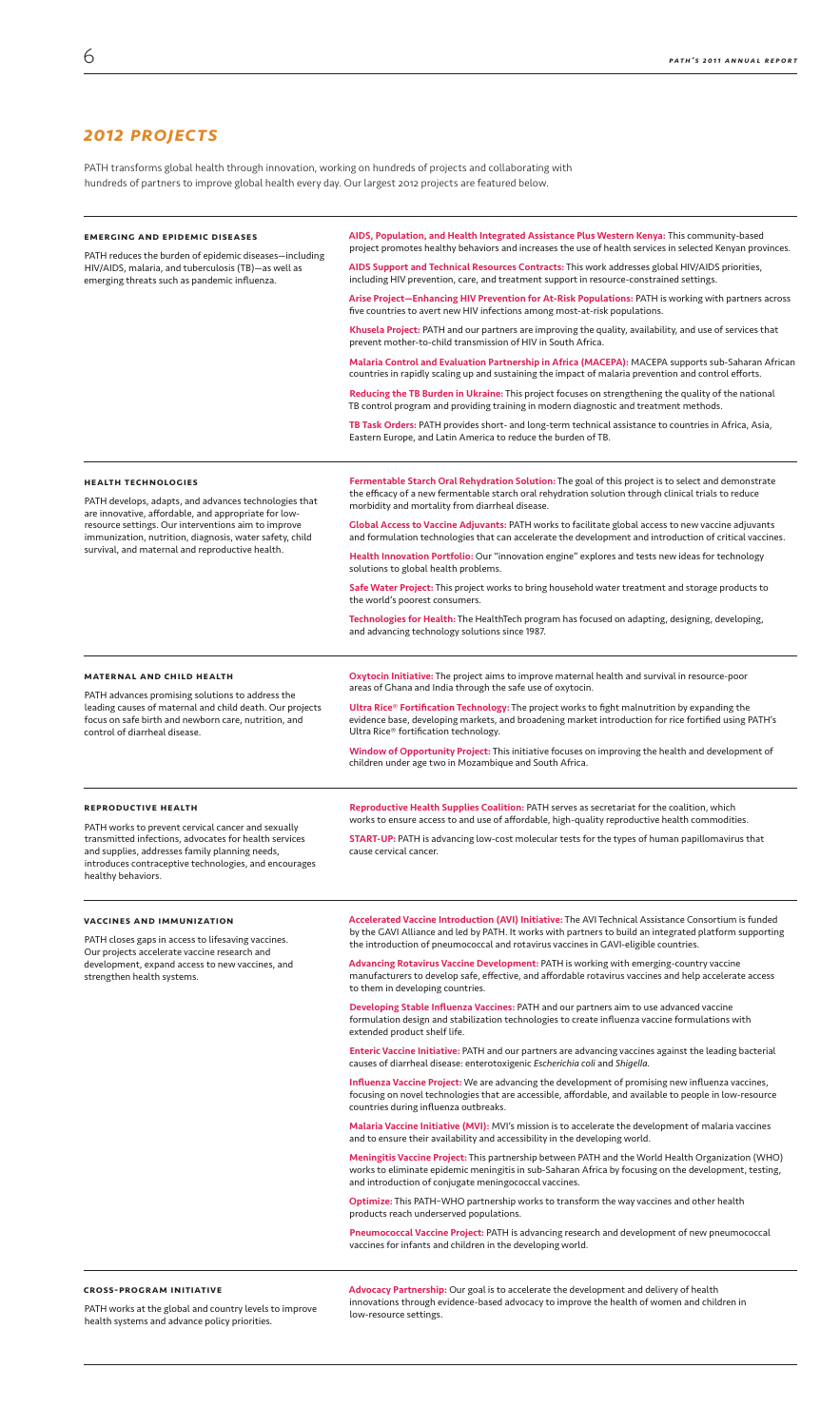#### Dean Allen treasurer

United States CEO, McKinstry Seattle, WA USA

Phyllis Campbell United States Chairman, Pacific Northwest, JPMorgan Chase & Co. Seattle, WA USA

#### Molly Joel Coye, MD, MPН снаів United States

Supamit Chunsuttiwat, MD, MPH Thailand Senior Expert in Disease Control, Ministry of Public Health Bangkok, Thailand

Awa Marie Coll-Seck, MD, PhD Senegal Minister of Health and Social Welfare Dakar, Senegal

Chief Innovation Officer, UCLA Health System, Institute for Innovation in Health Los Angeles, CA USA

Alex Chika Ezeh, PhD, MSc

Nigeria

Executive Director, African Population & Health Research Center

Nairobi, Kenya

#### Jay Satia, PhD SECRETARY

George Gotsadze, MD, PhD Republic of Georgia Director, Curatio International Foundation Tbilisi, Georgia

#### Eivor Halkjaer Sweden

Former Swedish Ambassador and Former Senior Advisor to the Director General, Swedish International Development Cooperation Agency Stockholm, Sweden

# Vincent McGee vice chair

United States Former Senior Advisor, The Atlantic Philanthropies New York, NY USA

Kevin Reilly, MBA United States r President, Wyeth Vaccines and Nutrition Rosemont, PA USA

India

Senior Advisor, Public Health Foundation of India, and Director, Indian Institute of Public Health

PATH is an international, nonprofit, nongovernmental organization. Our mission is to improve the health of people around the world by advancing technologies, strengthening systems, and encouraging healthy behaviors. Contributions to PATH are tax-exempt under US  $IRS code$   $501(c)(3)$ .

Gandhinagar, Gujarat, India

# *executive and program leadership*

#### Board of Directors

- NGOs, multilaterals 1% Individuals/other
- 5% Investments
- 4% Corporations

#### **F FUNDS**

PATH's board members are public health and business leaders from the countries we serve, Europe, and the United States. The board provides governance and fiduciary oversight, sets policy, and assesses PATH's overall performance.

# *financial summary*

#### 2011 financial summary (audited)

| \$40,179<br>Subtotal support services                                               |
|-------------------------------------------------------------------------------------|
|                                                                                     |
| Fundraising<br>1,430                                                                |
| Bid and proposal<br>1,964                                                           |
| \$36,785<br>Management and general                                                  |
| <b>Support services</b>                                                             |
| \$244,179<br>Subtotal program services                                              |
| Program subawards<br>132,696                                                        |
| 111,483<br>Subtotal programs                                                        |
| 1,083<br>Cross-program initiatives                                                  |
| Vaccines and immunization<br>37,898                                                 |
| Reproductive health<br>8,419                                                        |
| Maternal and child health<br>11,771                                                 |
| Health technologies<br>14,609                                                       |
| \$37,703<br>Emerging and epidemic diseases                                          |
| PROGRAMS:                                                                           |
| <b>Program services</b>                                                             |
| <b>EXPENSES</b> (in thousands)                                                      |
| <b>Total revenue</b><br>\$283,838                                                   |
| Corporations<br>1,200                                                               |
| 1,384<br>Investments                                                                |
| Individuals/other<br>6,093                                                          |
| Other governments, nongovernmental<br>organizations (NGOs), multilaterals<br>24,848 |
| 92,352<br>US government                                                             |
| Foundations<br>\$157,961                                                            |
| <b>REVENUE</b> (in thousands)                                                       |

# 7% Foundations **3%** Vaccines and immunization 8% Emerging and epidemic

#### Figures are presented in US dollars.

Notes: The above financial summary is an excerpt from PATH's audited financial statements, which are audited by the firm Clark Nuber P.S. Full copies are available on our website at www.path.org.

# Sources of revenue

#### 5% US government 8% Other governments,

#### diseases 1% Health technologies

6% Maternal and child health

5% Reproductive health

0% Cross-program initiatives

# **ALLOCATION**

- 9% Program services 9% Management and general 7% Bid and proposal
- 5% Fundraising

#### Assets and liabilities

ACCESS  $(x, t)$ 

| ASSETS (In thousands)                            |           |
|--------------------------------------------------|-----------|
| Contributions and awards receivable              | \$399,183 |
| Invested grant funds                             | 298,871   |
| Cash and cash equivalents                        | 18,222    |
| Other                                            | 28,671    |
| <b>Total assets</b>                              | \$744.947 |
| <b>NET ASSETS AND LIABILITIES (in thousands)</b> |           |
| <b>Net assets</b>                                |           |
| Temporarily restricted                           | \$655,890 |
| .                                                | 17/20     |

| Total net assets and liabilities | \$744.947 |  |
|----------------------------------|-----------|--|
| Total liabilities                | \$68,058  |  |
| Total net assets                 | \$676.889 |  |
| Permanently restricted           | 3.370     |  |
| Unrestricted                     | 17.629    |  |
|                                  |           |  |

# LaForce receives Albert B. Sabin Gold Medal Award

The pioneering director of the Meningitis Vaccine Project (MVP) has received the 2012 Albert B. Sabin Gold Medal Award for his pivotal role in developing a new vaccine that could eliminate devastating meningitis epidemics in sub-Saharan Africa.

The Sabin Vaccine Institute presented its highest scientific honor to

Dr. F. Marc LaForce for his work as the former director of MVP in developing the vaccine called MenAfriVac™.



MVP, a partnership between PATH and the World Health Organization, developed this revolutionary vaccine, which protects people against deadly meningitis A. MenAfriVac™ has the potential to prevent 1 million cases of illness and save 150,000 lives and up to \$300 million in medical costs over

the next decade. By 2016, it is expected that 320 million people in 25 African countries will have received the vaccine.

Marc retired from PATH earlier this year after ten years at the helm of MVP. PATH congratulates Marc on this prestigious award and thanks him for his important contributions to global health.



#### Executive leadership team

Ayorinde Ajayi, MD, MPH Vice President, Field Programs Steve Davis, MA, JD President and CEO Jacqueline Sherris, PhD Vice President, Global Programs Sarah Temple Vice President, External Relations Eric Walker, MA Vice President, Corporate Services

#### Program leaders

Ayorinde Ajayi, MD, MPH (interim) South Africa John Boslego, MD Vaccine Development Mona Byrkit, MPH Vietnam Carlos C. (Kent) Campbell, MD, MPH Malaria Control Dwan Dixon, MA, MPH Ethiopia Michael J. Free, PhD Technology Solutions Vice President and Senior Advisor for Technologies Kateryna (Katya) Gamazina, MD Ukraine

Michelle Gardner, MSc Cambodia Jane Hutchings, MPH

Reproductive Health David Kaslow, MD Malaria Vaccine Initiative Joan Littlefield, MBA, MPH

Zambia

Mohammed Makame, MD, MPH

Tanzania

Kathleen Neuzil, MD, MPH Vaccine Access and Delivery

Julie Pulerwitz, ScD, ScM

HIV/AIDS and Tuberculosis Margarita Quintanilla, MPH Nicaragua

Catharine Taylor, MSc Econ Maternal and Child Health and Nutrition

Rikka Trangsrud, MA Kenya

Tarun Vij, MBA India

Pawana Wienrawee, MPH Thailand

Jiankang (Jack) Zhang, MS, MBA China